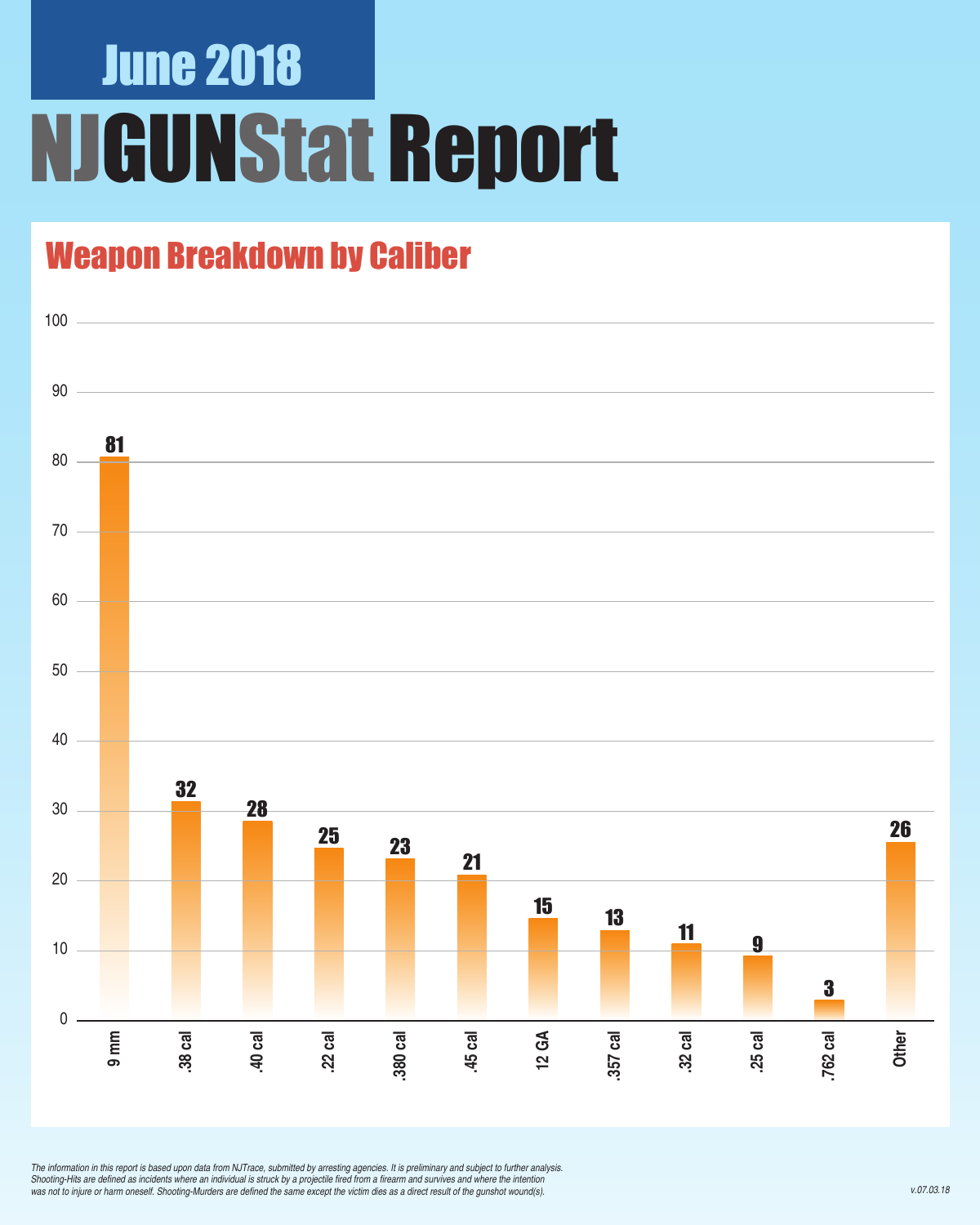# June 2018 UNStat Report

#### Gun Recovery Numbers Statewide

| Total Crime Guns Recovered <sup>1</sup>              | 287 |
|------------------------------------------------------|-----|
| Found Property/Turned in                             | 128 |
| Guns with Possessors                                 | 159 |
| Individuals Arrested with<br>More than One Crime Gun | 10  |

## New Jersey Counties



## New Jersey Cities



*The information in this report is based upon data from NJTrace, submitted by arresting agencies. It is preliminary and subject to further analysis.*  Shooting-Hits are defined as incidents where an individual is struck by a projectile fired from a firearm and survives and where the intention was not to injure or harm oneself. Shooting-Murders are defined the same except the victim dies as a direct result of the gunshot wound(s).

<sup>1</sup>A crime gun is a firearm that was unlawfully possessed or used, or that was recovered from a crime scene or is otherwise believed to have been involved in the commission *of a crime, or that was found property (e.g., abandoned or discarded).*